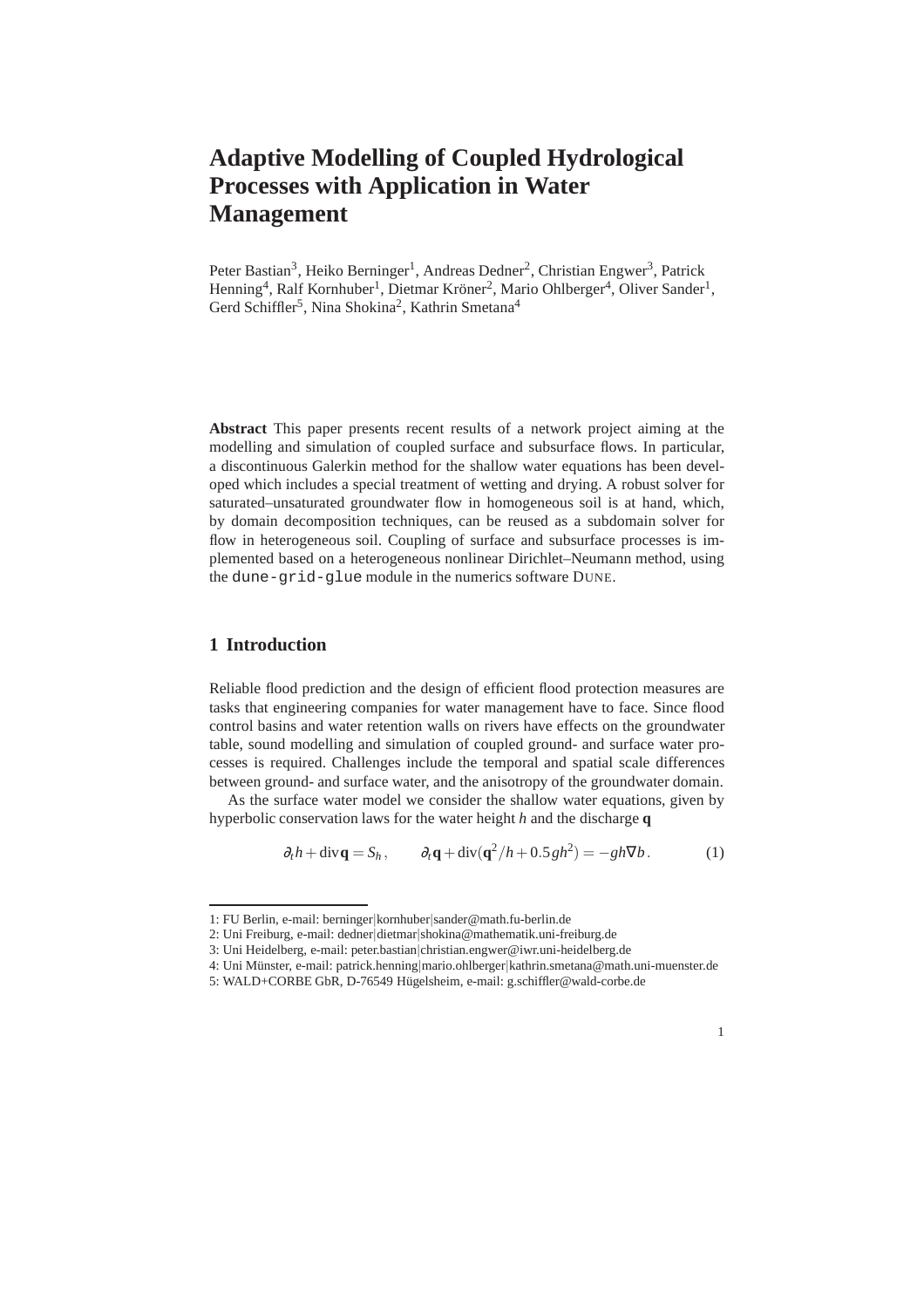Here,  $S_h$  denotes a source term, *g* the gravity constant and the graph  $\Sigma$  of the function *b* on the domain  $\Omega_s \subset \mathbb{R}^2$  coincides with the topography. The latter is identical to the top boundary of the domain  $\Omega_p \subset \mathbb{R}^3$  that represents the porous medium.

Saturated–unsaturated groundwater flow in  $\Omega$ <sub>p</sub> is modelled by the Richards equation

$$
n \theta(p)_t + \text{div}\mathbf{v}(p) = 0, \qquad \mathbf{v}(p) = -K_h kr(\theta(p))\nabla(p-z)
$$
 (2)

in case of homogeneous equations of state for the saturation  $\theta$  and the relative permeability *kr*. It combines mass conservation on the left with a nonlinear version of Darcy's law on the right. The water or capillary pressure head is denoted by *p* and *z* is the downward pointing component of  $x \in \Omega_p$ . The porosity  $n \in [0,1]$  and the hydraulic conductivity  $K_h > 0$  may depend on *x*. The functions  $p \mapsto \theta \in [0,1]$  and  $\theta \rightarrow kr(\theta) \in [0,1]$  are increasing with  $kr(1) = 1$ .

Conditions for coupling Equations (1) and (2) across the surface  $\Sigma$  are given by mass conservation and continuity of the pressure

$$
S_h = \mathbf{v} \cdot \mathbf{n} \quad \text{and} \quad p = h \quad \text{on } \Sigma \tag{3}
$$

where **n** is the outward normal of  $\Omega_p$  on  $\Sigma$ .

All algorithms described in this paper have been implemented in the software framework DUNE [1].

#### **2 DG method for the shallow water equations**

The shallow water equations (1) are a special case of the general evolution problem

$$
\partial_t \mathbf{u}(t,\cdot) = \mathscr{L}[\mathbf{u}(t,\cdot)](\cdot) \quad \text{in } ([0,T) \times \Omega_s) \subset (\mathbb{R} \times \mathbb{R}^d), \ d \in \{1,2,3\}, \tag{4}
$$

with the spatial operator  $\mathscr{L}[\mathbf{w}] = S(\mathbf{w}) - \text{div } F(\mathbf{w})$ , where  $\mathbf{w} : \Omega_s \to \Psi \subseteq \mathbb{R}^r$  belongs to some suitable function space *V*,  $\Psi$  is the set of states for a given problem,  $S(\mathbf{w})$  is a source term function and  $F(\mathbf{w})$  is the analytical flux function. For a tessellation  $\mathcal{T}_h$ of  $\Omega_s$  we consider the discrete space  $V_h := \{ \varphi \in L^2(\Omega_s) | \varphi_{|T} \in \mathbb{P}^p(T) \ \forall T \in \mathcal{T}_h \}$ and, for  $\varphi \in V_h$ , define the discrete operator  $\mathcal{L}_h : V_h \to V_h'$  by

$$
\int_{\Omega_{s}}\mathscr{L}_{h}[u_{h}]\varphi := \sum_{T\in\mathscr{T}_{h}}\left(\int_{T}S(u_{h})\varphi + \int_{T}F(u_{h})\cdot\nabla\varphi - \int_{\partial T}\varphi G(u_{h}^{+},u_{h}^{-},\ldots)\cdot\mathbf{n}_{T}\right).
$$

**n**<sub>*T*</sub> denotes the outward normal of *T*, and  $u_h^+$  and  $u_h^-$  are the values of the function *u*<sup>*h*</sup> on both sides of ∂*T*.  $G(u, v, \mathbf{x}) : V \times V \times \mathbb{R}^d \to \mathbb{R}^d$  is a numerical flux function. The discontinuous Galerkin (DG) method is determined by the functions *S* and *F*, the numerical flux *G* (we use the Local-Lax–Friedrichs flux) and the space  $V_h$ . This space discretization leads to a system of ODEs  $\frac{d}{dt}u_h(t) = \mathcal{L}_h[u_h(t)]$ , solved with an explicit Runge–Kutta (RK) method of order  $p+1$ , cf. [8]. Since the RK–DG method is not stable for nonlinear problems where strong shocks might appear, a stabilized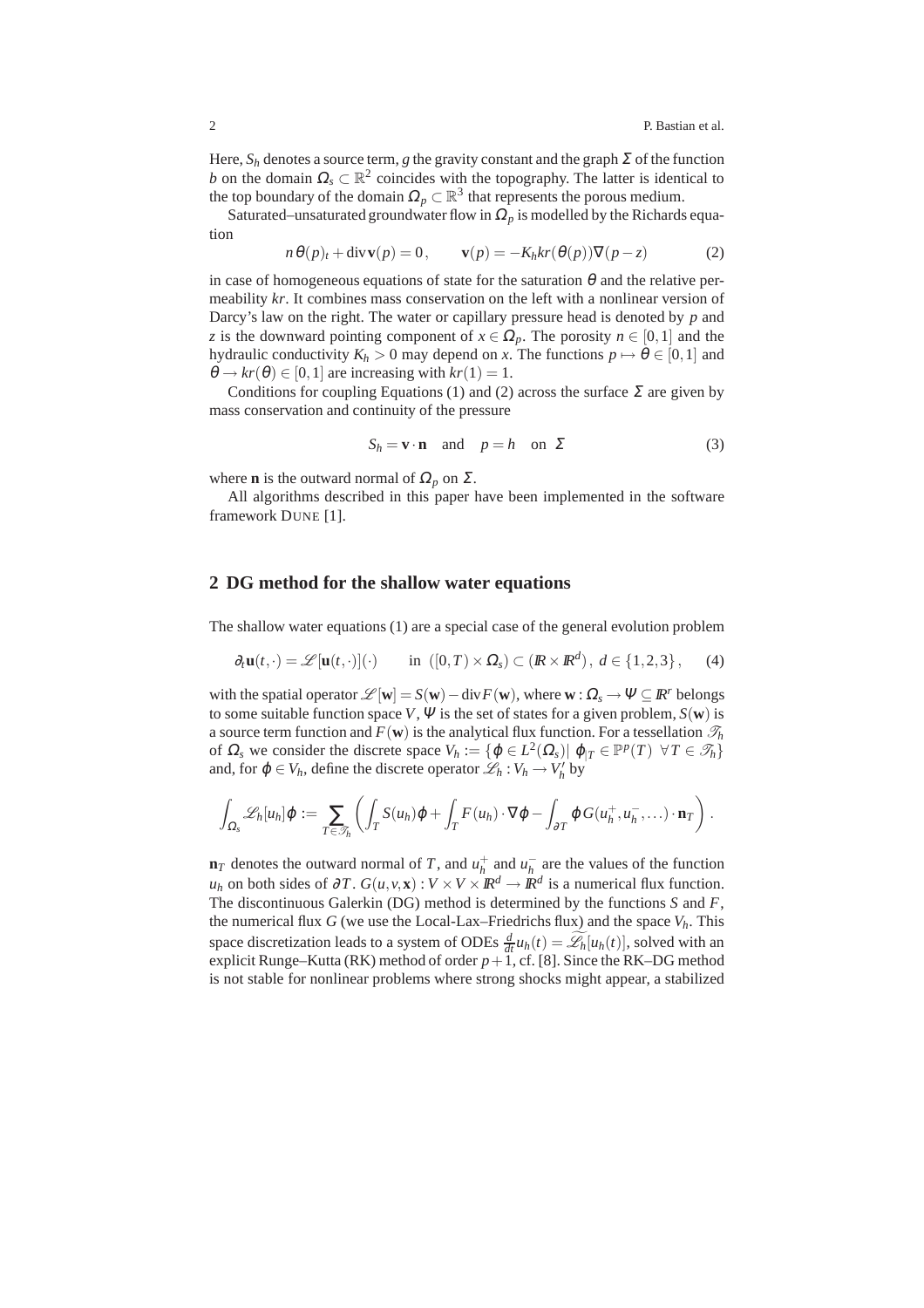version  $\mathcal{L}_h$  of  $\mathcal{L}_h$  is used. We apply the stabilization mechanism of [7], extended to a specific criterion to guarantee, in particular, the conservation of nonnegative water levels.

For a correct handling of steady states, [8] suggests a well-balancing method based on a reformulation of the topography source term in the balance law (1) for the discharge **q**. We rewrite this term as  $\bar{S}_q = -\frac{1}{2}gh\nabla b - \frac{1}{2}div(ghb) + \frac{1}{2}gb\nabla h$ , move the divergence term to the left hand side, and treat the topography *b* as an additional unknown. Then, under suitable assumptions, it is straightforward to derive wellbalanced schemes for a wide range of standard numerical fluxes to solve this new representation of the shallow water equations with DG.

The wetting–drying treatment is based on the thin water layer approach of [6]. Simplifying the stability condition in [6], we use the "reflection numerical flux" to prohibit mass transfer through an element boundary as soon as we detect an emptying of this element. After the positivity of the mean water depth in each element is guaranteed, the so-called *positive depth operator* [6] ensures the positivity of water depth node-wise. See [8] for details of our implementation.

### **3 Efficient solver for the Richards equation in heterogeneous soil**

Our solution technique for the Richards equation is based on Kirchhoff transformation and convex minimization for homogeneous state equations and, in addition, on domain decomposition methods for layered heterogeneous soil. For simplicity, we assume  $n = K_h = 1$  here. Then, a time discretization of (2) which treats the main part implicitly and the convective part (in *z*-direction) explicitly leads to the spatial problem

$$
\theta(p) - \operatorname{div}(kr(\theta(p))\nabla p) = f \tag{5}
$$

with some function *f*. By the *Kirchhoff transformation*  $\kappa : p \mapsto u := \int_0^p kr(\theta(q)) dq$ and the definition  $M(u) := \theta(\kappa^{-1}(u))$  we can rewrite Equation (5) as

$$
M(u) - \Delta u = f. \tag{6}
$$

We can endow (6) with quite general boundary conditions including *outflow conditions of Signorini-type*. Then, since  $M : \mathbb{R} \to \mathbb{R}$  is an increasing function, the weak form of Problem (6) allows an equivalent formulation as a uniquely solvable *convex minimization problem* on a convex subset of  $H^1(\Omega_p)$ . Using linear finite elements, we construct a convergent discretization of (6), which is meaningful also in the physical variable *p*. It can be solved efficiently and robustly by *monotone multigrid methods* [3].

In layered heterogeneous soils, different functions  $\theta_i(\cdot)$  and  $kr_i(\cdot), i = 1, \ldots, m$ , belonging to the layers  $\Omega_i$  of  $\Omega_p$  occur. Application of different Kirchhoff transformations  $\kappa_i$  in the layers and the assumption of pressure continuity as well as mass conservation across the interfaces between the layers lead to local convex minimization problems that are coupled by *nonlinear transmission conditions.* In particular,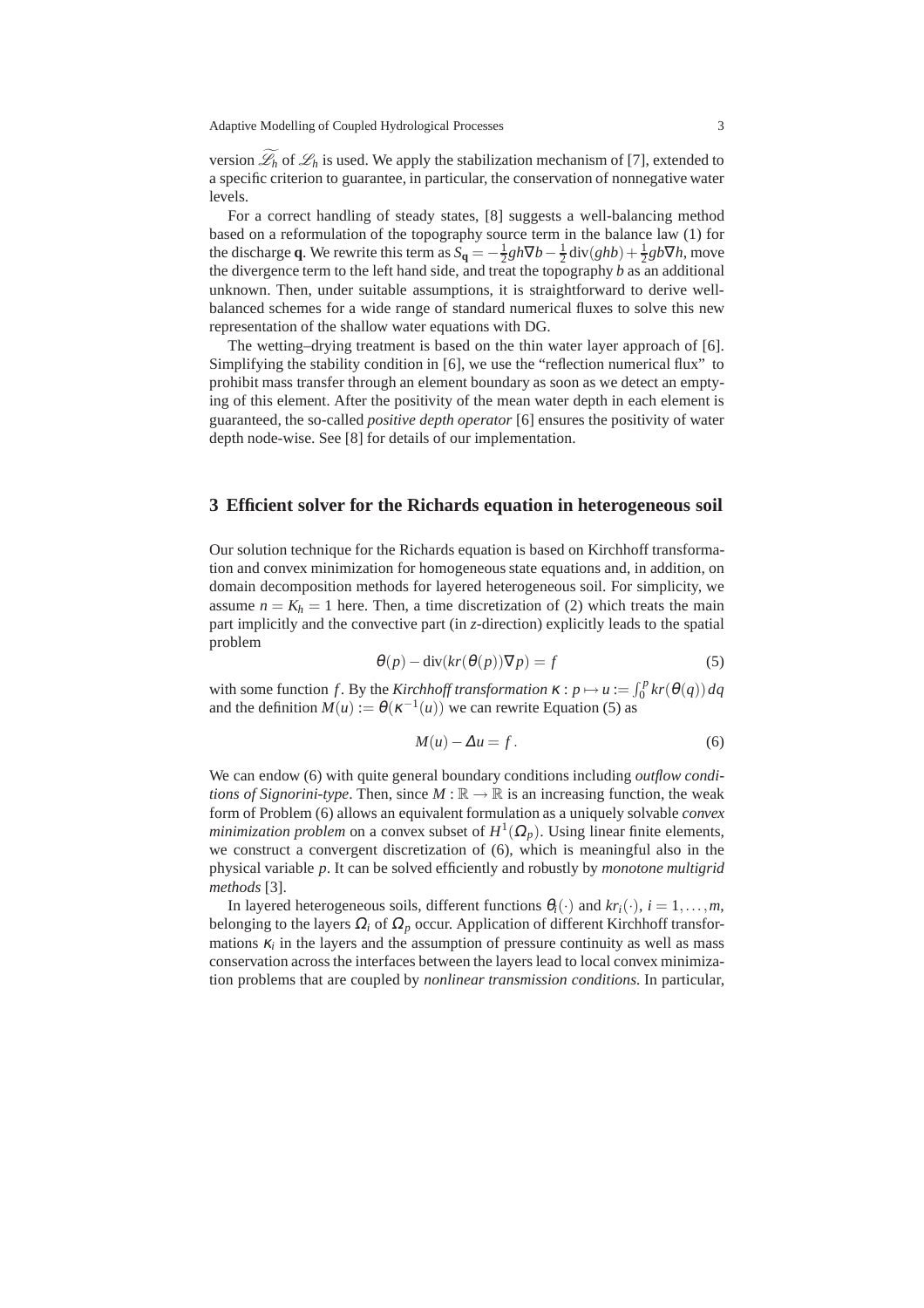for  $m = 2$  we obtain the transmission problem

$$
M_i(u_i) - \Delta u_i = f
$$
 on  $\Omega_i$ ,  $\kappa_1^{-1} u_1 = \kappa_2^{-1} u_2$ ,  $\mathbf{v}_1 \cdot \mathbf{n}_1 = \mathbf{v}_2 \cdot \mathbf{n}_1$  on  $\Gamma$ , (7)

where  $\Gamma := \overline{\Omega}_1 \cap \overline{\Omega}_2$  is the interface between the layers and  $\mathbf{n}_1$  is the outward normal of  $\partial \Omega_1$  on  $\Gamma$ . The coupled problem (7) can be solved iteratively by nonlinear *Dirichlet–Neumann* or *Robin methods*. For analytical and numerical results on such methods we refer to [4].

# **4 Coupling strategy: algorithm and modular implementation**

Typically, the time scale for (1) has to be chosen considerably finer than the time scale for  $(2)$ . Therefore, our time discretization of the coupled problem  $(1)$ – $(3)$  attributes a certain number  $N$  of equidistant time steps to  $(1)$  within an interval between two time steps for (2). The coupling condition (3) is discretized implicitly, assigning  $N^{-1}$  of the source term  $S_h$  from one time step of (2) equally to the sub time steps of  $(1)$ .

In order to solve the corresponding discretization of  $(1)$ – $(3)$ , we apply a Dirichlet– Neumann-type iteration technique. Given discrete solutions of the Richards equation (RE) and the shallow water equations (SWE) for a time step  $t_n$ , using the water flux  $F = \mathbf{v}_0 \cdot \mathbf{n}$ , we solve the SWE at sub time steps  $t_n < t_n^i \le t_{n+1}$ . Thus we obtain a Dirichlet value  $p = h_1$  for the RE at time step  $t_{n+1}$ . The solution of the RE at  $t_{n+1}$ yields a water flux  $F_1 = \mathbf{v}_1 \cdot \mathbf{n}$ . Setting  $F = F_1$ , the SWE are solved again in  $t_n^i \le t_{n+1}$ and we obtain a new Dirichlet value  $p = h_2$  for the RE at the time step  $t_{n+1}$ . We repeat this iteration until the error  $||h_{j-1} - h_j||_{\infty}$  is small enough.

Implementing the treatment of  $(1)$ – $(3)$  is challenging since the surface and the subsurface solvers exist as completely separate codes on top of the DUNE libraries. Coupling is obtained via the DUNE module dune-grid-glue, which offers abstract interfaces for the geometric coupling of finite element grids. It supports most domain decomposition techniques in use today, including overlapping and nonoverlapping couplings between possibly non-conforming grids. In our case, the surface water domain  $\Omega_s$  is coupled to the restriction  $\Omega_p|_{\Sigma}$  of the porous media domain  $\Omega_p$  to its top boundary  $\Sigma$ . The corresponding two-dimensional grids  $\mathcal{T}(\Omega_s)$  and  $\mathcal{T}(\Omega_p|\Sigma)$  are in general non-matching. The dune-grid-glue module efficiently computes all intersections between elements of  $\mathcal{T}(\Omega_s)$  and  $\mathcal{T}(\Omega_p)_{\Sigma}$ ). These socalled *remote intersections* [2], encapsulate the relationships between elements in the generating grids  $\mathscr{T}(\Omega_s)$  and  $\mathscr{T}(\Omega_n|_{\Sigma})$ .

For high performance parallel computations, the concept of intersections is extended and provides parallel communication methods to exchange data associated with intersections between elements on remote processes [9]. Using parallel indexsets [5], each remote intersection  $\mathscr I$  provides information about relations with remote processes. The index-sets provide means of communication to exchange data between different processes. The communication interfaces are designed similar to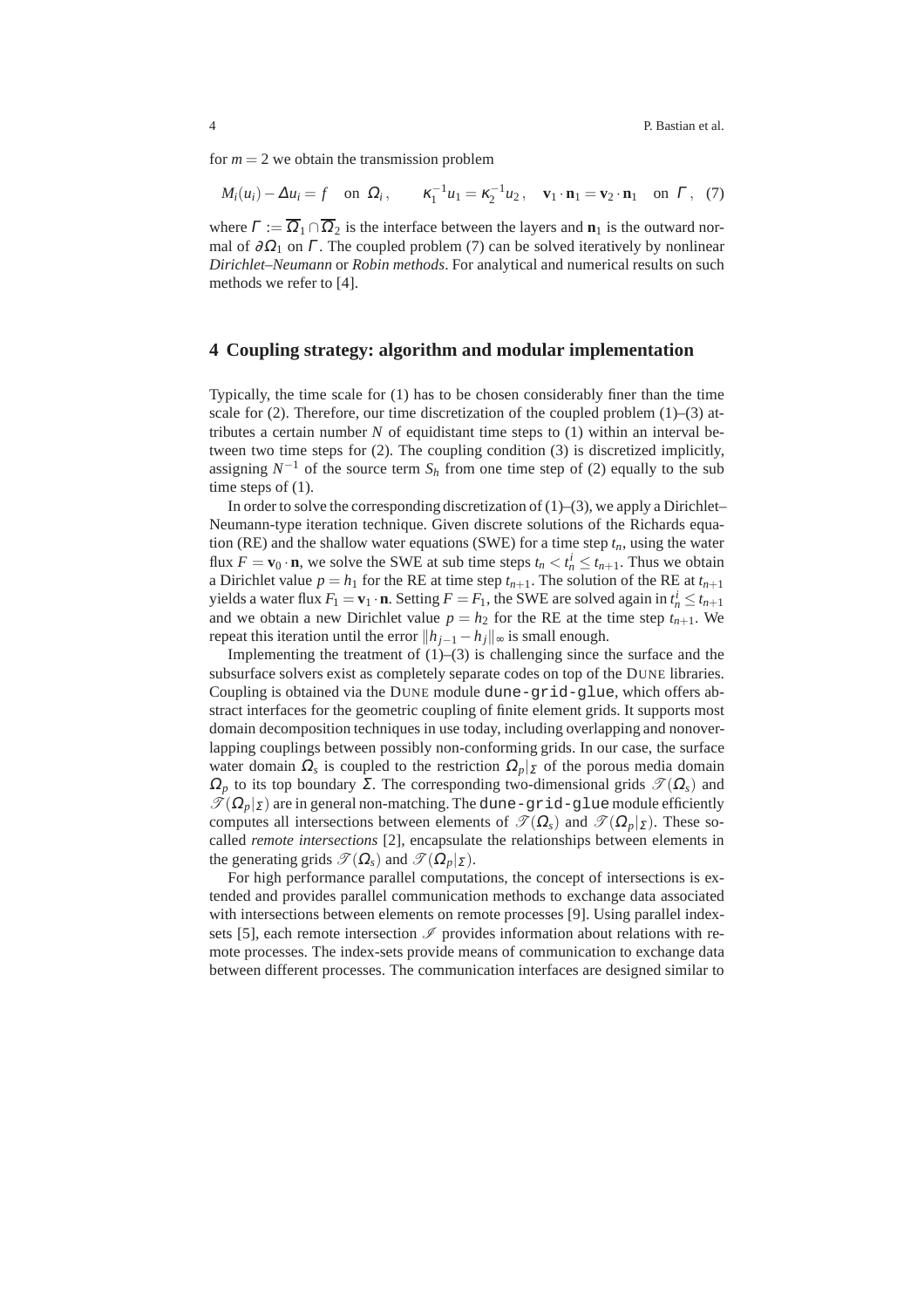those of a single DUNE grid. The user has to provide DataHandle objects defining gather and scatter methods to read and write data associated with an intersection  $\mathscr I$ .

For the Dirichlet–Neumann coupling, the fluxes *F* are computed at quadrature points on  $\mathscr I$  from the solution of (2). Communicating the fluxes, the source term  $S_h$  can be computed on the surface grid. To evaluate Dirichlet values  $p = h_i$  for the Richards equation, a representation of *h* on the boundary of the subsurface grid is required. On the surface grid the solution is projected onto a discontinuous function *h*<sub>disc</sub> on  $\mathcal{T}(\Sigma)$ . The coefficients of *h*<sub>disc</sub> for each intersection  $\mathcal{I}$  are communicated and  $h_{\text{disc}}$  can be evaluated on the subsurface grid.

# **5 Benchmark problems and numerical experiments**

We close by giving some numerical results obtained by the application of the Richards and shallow water solver to realistic data (grid and soil parameters) which was provided by the engineering company WALD+CORBE. The geometry is a real piece of landscape (size:  $2525 \text{ m} \times 2415 \text{ m}$ ;  $5 \text{ m} \times 5 \text{ m}$  resolution of the digital elevation model). Measured groundwater levels were available (see Figure 1). The observed region consists of three separate geologic formations with different hydraulic conductivities: a hardly permeable top layer (alluvial clay), the aquifer (quaternary gravel sand) and the riverbed (river gravel). The decomposition is illustrated in Figure 1. Numerical experiments showed that we need a resolution of about 40 nodes in gravity direction in order to capture the infiltration adequately. Since the geo-



**Fig. 1** Initial groundwater distribution for computation a) and decomposition of the domain in its 3 layers (overlying strata, aquifer and riverbed). Scaling in direction of gravity by a factor of 10.



**Fig. 2** Simulations of flood events: a) Richards equation – visualization of capillary pressure. b) Shallow water equations – visualization of discharge with wetting and drying effect.